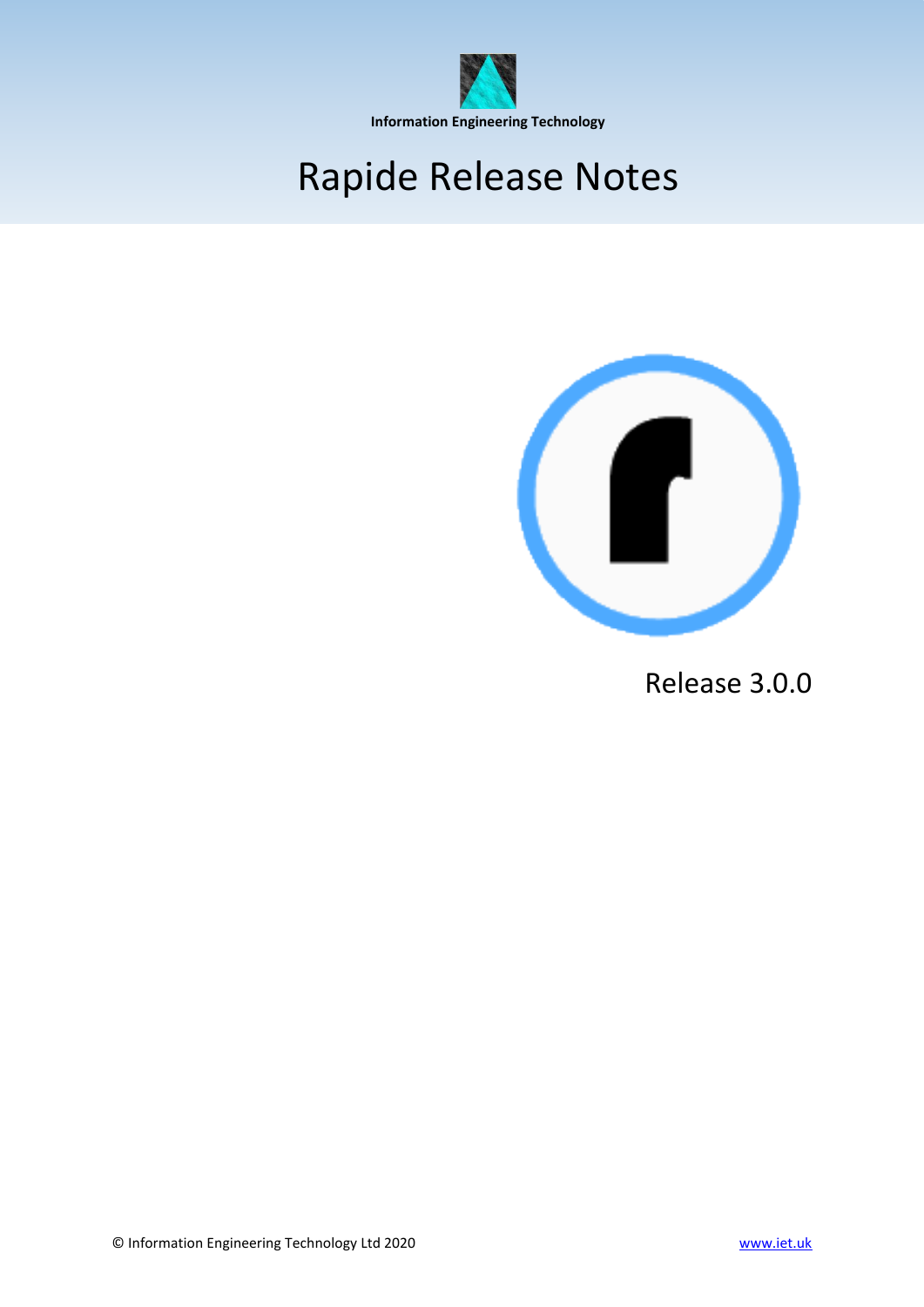# **Contents**

| <b>New Functionality (3.0)</b>                                              | 5 |
|-----------------------------------------------------------------------------|---|
|                                                                             |   |
| New Column Tracking option - place field value in column header  5          |   |
|                                                                             |   |
| <b>New Functionality (2.0)</b>                                              | 5 |
|                                                                             |   |
|                                                                             |   |
|                                                                             |   |
|                                                                             |   |
|                                                                             |   |
|                                                                             |   |
|                                                                             |   |
|                                                                             |   |
|                                                                             |   |
|                                                                             |   |
|                                                                             |   |
|                                                                             |   |
|                                                                             |   |
|                                                                             |   |
| New RFL methods to dynamically change Min Width/Height of window  7         |   |
| Option MINSIZE_DESIGNED_IF_NOT_SPECIFIED width/height separate control  7   |   |
| Auto-width listbox columns to proportionally fit space available  8         |   |
|                                                                             |   |
|                                                                             |   |
|                                                                             |   |
|                                                                             |   |
|                                                                             |   |
|                                                                             |   |
| <none> row to unset a permitted value drop-down - enhanced further 9</none> |   |
|                                                                             |   |
|                                                                             |   |
|                                                                             |   |
|                                                                             |   |
|                                                                             |   |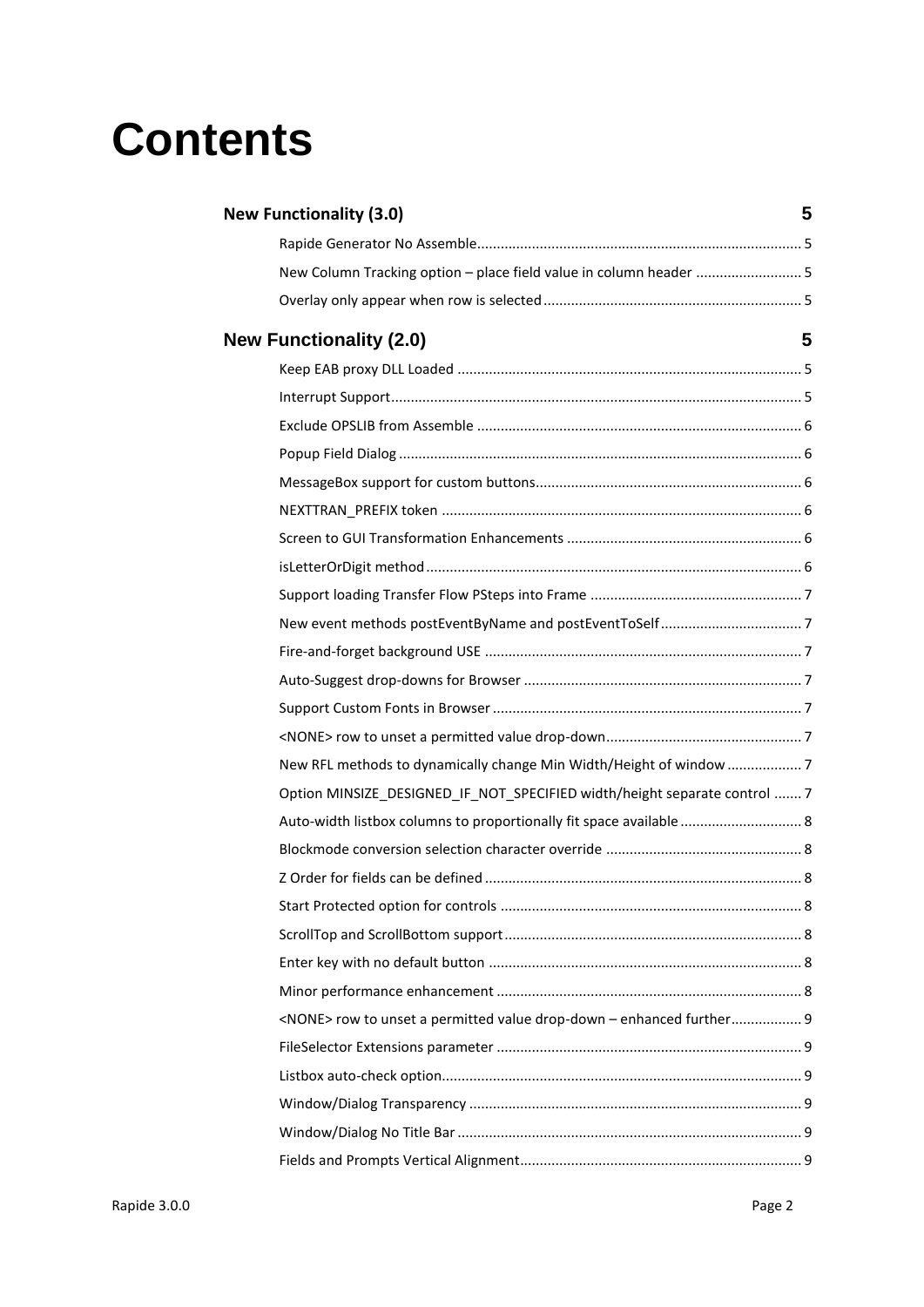| Provided alternative small checkbox images for browser theme  10                 |
|----------------------------------------------------------------------------------|
|                                                                                  |
|                                                                                  |
|                                                                                  |
| RAP Make Data support to tolerate imperfect view matching 10                     |
| Option to give mandatory import field mandatory indicator  11                    |
|                                                                                  |
| Tab into listbox entry field will auto-select whole of current value  11         |
| Override default numeric edit pattern for block-mode behaviour  11               |
|                                                                                  |
| Mandatory fields to prevent execution - exclude event from check 11              |
|                                                                                  |
|                                                                                  |
|                                                                                  |
|                                                                                  |
|                                                                                  |
|                                                                                  |
|                                                                                  |
|                                                                                  |
| New control type - Listboxes displayed as Dynamic Menus for browser  12          |
|                                                                                  |
|                                                                                  |
|                                                                                  |
|                                                                                  |
|                                                                                  |
| Provide override auto-fit column width option for individual list boxes 13       |
|                                                                                  |
|                                                                                  |
|                                                                                  |
| Permitted value drop-downs implementation as read-only fields or auto-suggest 14 |
| New API methods for processing child psteps and trancodes 14                     |
|                                                                                  |
|                                                                                  |
|                                                                                  |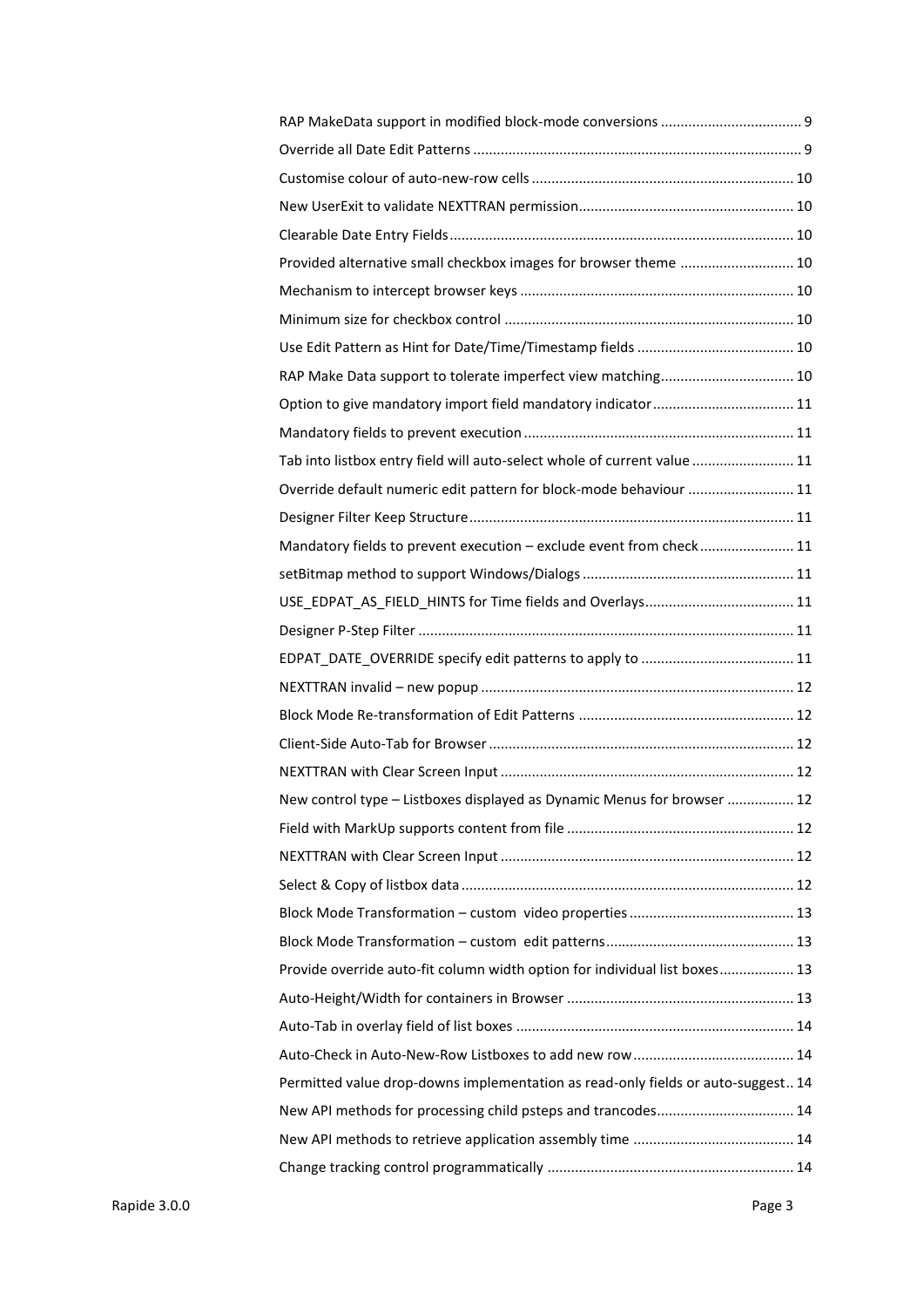| New Position-Tracking option to track relative to centre of window 14 |  |
|-----------------------------------------------------------------------|--|
|                                                                       |  |
|                                                                       |  |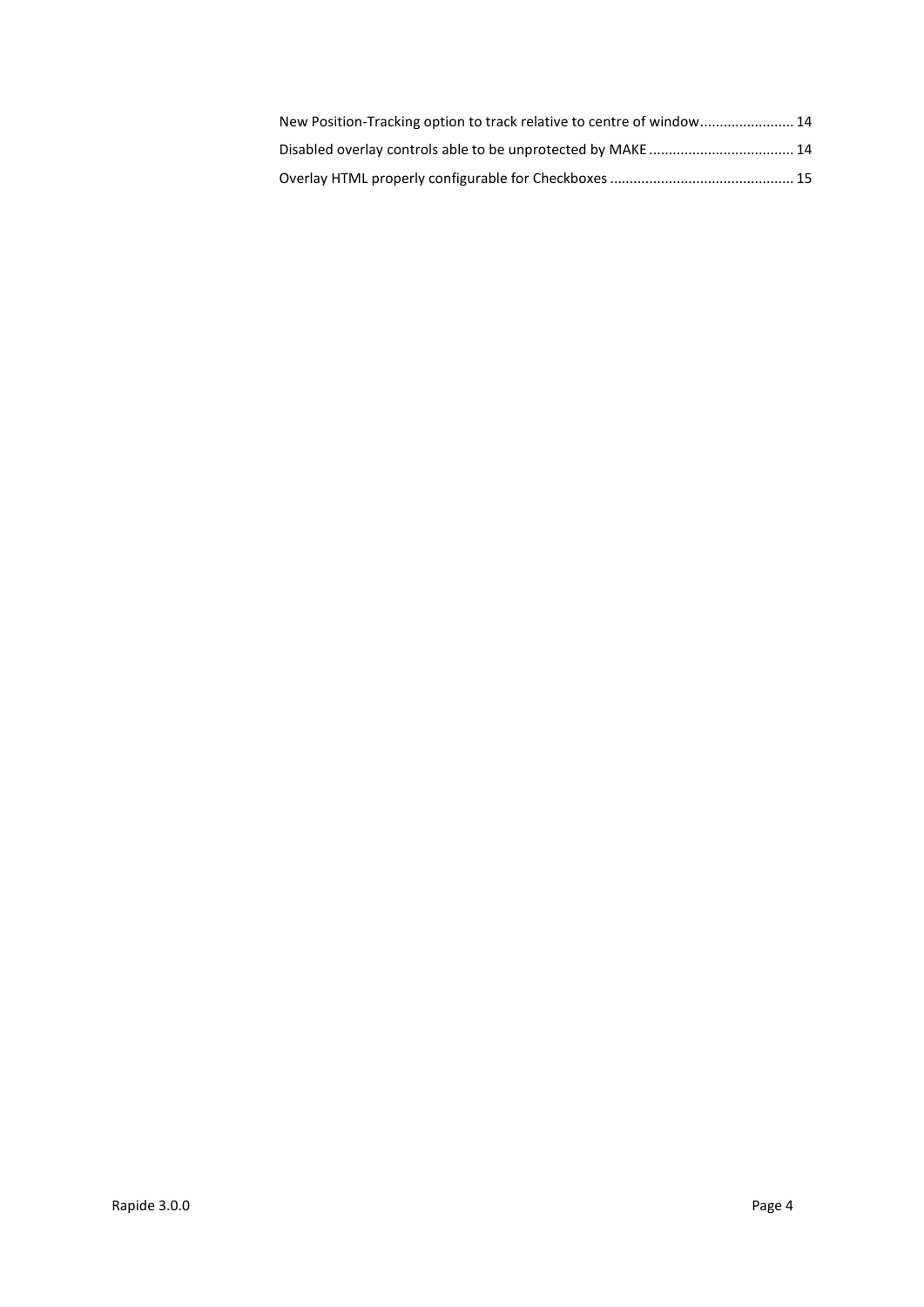## <span id="page-4-0"></span>**New Functionality (3.0)**

The following features have been added in Release 3.0.0

## <span id="page-4-1"></span>**Rapide Generator No Assemble**

Some projects opt to use their own assemble process rather than the standard rapide assemble. If an environment variable RAPIDE\_NO\_ASSEMBLE is set to YES, the Assemble checkbox is not ticked automatically in the Rapide Generator.

## <span id="page-4-2"></span>**New Column Tracking option – place field value in column header**

A new type of tracking has been provided to allow the value of a designed field to be used as the prompt for a listbox column header. The designed field itself will not be placed, but the value of the attribute view will be used to update the column header dynamically.

#### <span id="page-4-3"></span>**Overlay only appear when row is selected**

A new option for an overlay column causes the overlay controls to only appear for a selected row in a listbox. This improves performance as it reduces the number of controls visible at a time. This feature also works for dynamic overlays, but can be overridden for individual cells by passing 'A' or 'D' as the 'enabled' flag in the coded data string. 'A' means always show overlay, even if row is not selected. 'D' means always show disabled, even if row is not selected.

## <span id="page-4-4"></span>**New Functionality (2.0)**

The following features were previously added in Release 2.0 as interim updates

## <span id="page-4-5"></span>**Keep EAB proxy DLL Loaded**

The Rapide EAB Proxy uses Java Native Access (JNA) to invoke a C function contained within the DLL. By default the DLL library will be loaded on first access and then the reference to it will be eligible for garbage collection by the JVM and the DLL unloaded. This means that any static variables defined in the C code will lose their value on a subsequent call to the DLL if it has been re-loaded.

A new Rapide generator property for a proxy EAB (Keep Loaded) can be set to ensure that a reference to the DLL is maintained by the Rapide runtime so that static variables are retained between calls to the EAB function.

## <span id="page-4-6"></span>**Interrupt Support**

A new property specified for a modal dialog box allows a progress style dialog box to be interrupted with a Pause/Cancel button. When enabled, the dialog box should only have read-only controls apart from one or more push buttons that the user can press to interrupt processing. If the user presses the button, the Rapide Function Library interruptControl property is set to the name of the control pressed. Your logic determines the action taken, for example to stop processing or provide a pause/start function.

| ogress |
|--------|
|        |
| Stop   |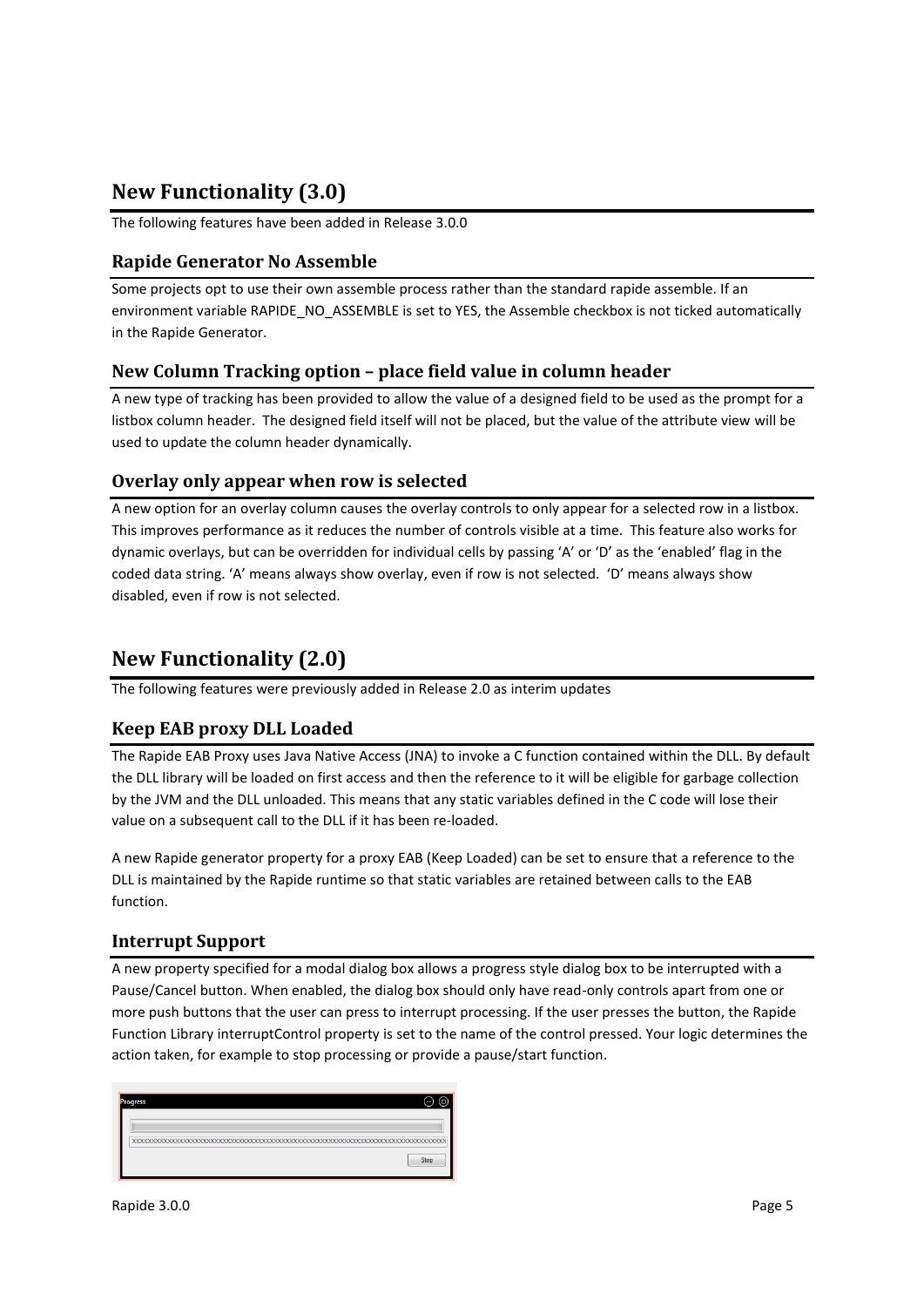```
 554 | | | +->IF temp.rapide.object . interruptControl = "CancelGenerate"
555 | | | | CLOSE Dialog Box RAPIDE_GENERATOR_PROGRESS
    556<------------ESCAPE
```
## <span id="page-5-0"></span>**Exclude OPSLIB from Assemble**

A new property can be specified for an OPSLIB to exclude it from the assemble when defining the opslib properties in the Rapide Generator plug-in. If the exclude property is set, then the opslib .jar will not be included in the application .war and you must ensure that the .jar file is available separately in the application server context.

## <span id="page-5-1"></span>**Popup Field Dialog**

An in-built API has been made available for editing/displaying multi-line text fields in a larger dialog. This can be useful where limited space on a UI results in the text value being hard to read/edit. The new API is accessed from a Rapide Function Library method popupField, and displays a modal dialog with a single multiline text field which is bound to a specified export view. Buttons can be chosen, as well as various other visual aspects.

|   | my PopUp Field                                                                                          |  |
|---|---------------------------------------------------------------------------------------------------------|--|
| ł | Dear sir/madam,                                                                                         |  |
|   | Thank-you for your recent enquiry.                                                                      |  |
|   | Unfortunately at this time, we do not have any placements available but will keep your details on file. |  |
| т | Yours sincerely,<br>The Company                                                                         |  |
|   |                                                                                                         |  |
|   |                                                                                                         |  |
|   |                                                                                                         |  |
|   | OK<br>Cancel                                                                                            |  |

This API is only support for BROWSER targets, where visual appearance of the dialog can be customised with CSS.

## <span id="page-5-2"></span>**MessageBox support for custom buttons**

The standard Gen MessageBox function implementation in Rapide now supports custom buttons by simply passing in a string of button texts separated by semi-colons e.g. "Ready;More Info;Cancel" etc. The text of the button selected is returned by the function.

## <span id="page-5-3"></span>**NEXTTRAN\_PREFIX token**

Automatic prefixing and un-prefixing of NEXTTRAN and TRANCODE values can be achieved with this token – potentially useful for Block Mode conversion projects where online screens have been split into separate client and server PSteps. See Rapide Developer guide for more information.

## <span id="page-5-4"></span>**Screen to GUI Transformation Enhancements**

- 1) A new property allows you to remove specified characters from the prompt, for example trailing '.' Characters.
- 2) The window control help description property can be set based on the field helpid from help descriptions placed in the RapideTransformationHelpDesc.txt file.

## <span id="page-5-5"></span>**isLetterOrDigit method**

Rapide Function Library provides new method to determine if a character is a valid letter or digit (returning True), including national language characters, or returns False otherwise e.g. punctuation character etc.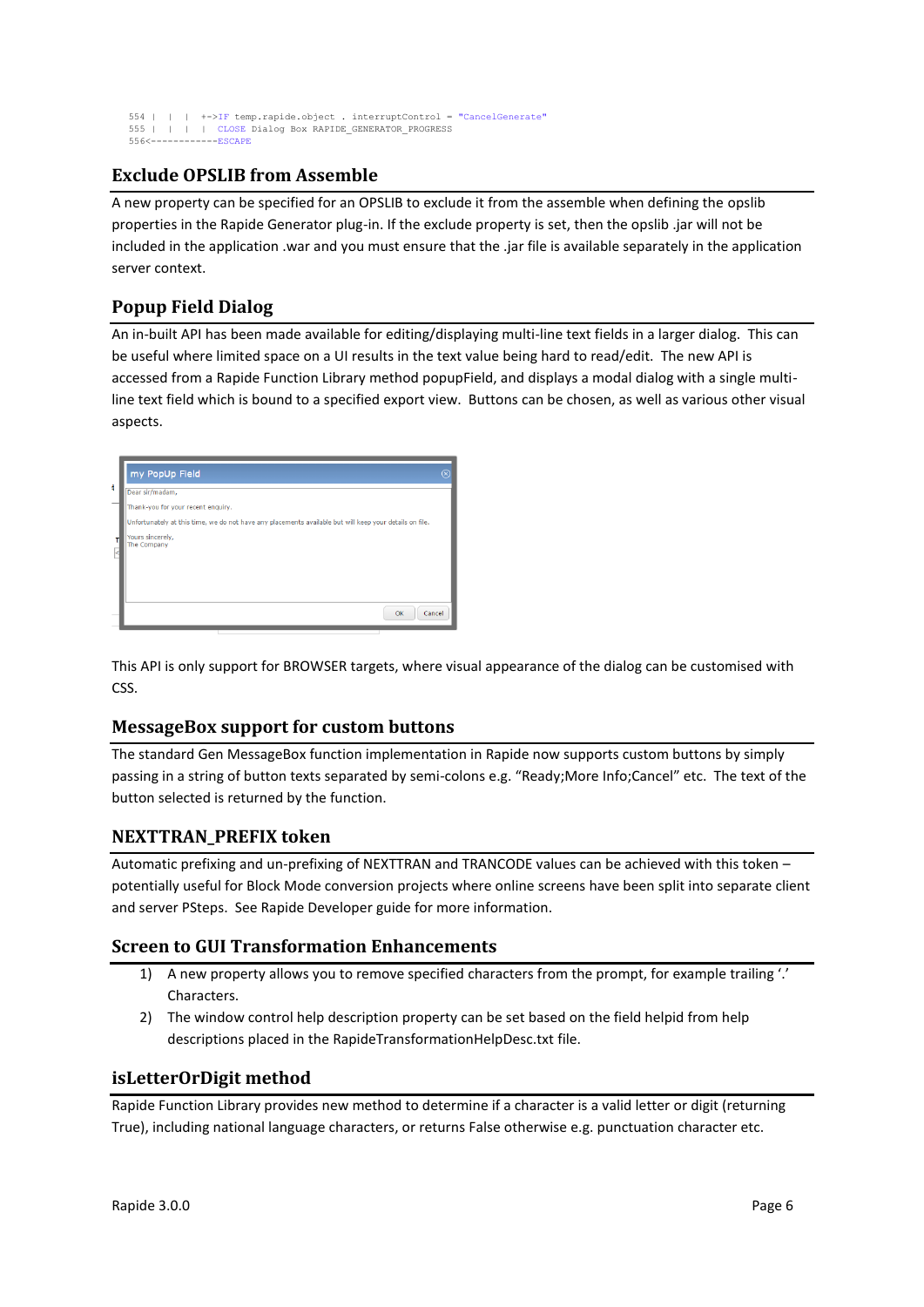## <span id="page-6-0"></span>**Support loading Transfer Flow PSteps into Frame**

Additional support is now provided for loading PSteps that are launched via a Transfer Flow into the same parent as the PStep that initiated the flow. Works with normal Frames and windows that have the 'loadIntoParent' property set.

## <span id="page-6-1"></span>**New event methods postEventByName and postEventToSelf**

New method postEventToSelf is provided for convenience – it is the same as postEventToPStep but with a blank PStep i.e. post to self. Also added new method postEventByName which also queues an event in the current PStep, but using the event name from the Action Diagram, and NOT the UI design's Event Type. This means you don't even need to define an event in the UI Design – you just create the event itself in the logic.

## <span id="page-6-2"></span>**Fire-and-forget background USE**

An experimental method has been provided to allow a USE statement to be started as fire-and-forget, so it executed in the background in a separate thread. This allows for a style of asynchronous processing, although no return values can be managed. It has been created with the new AutoSuggest drop-down support primarily in mind (see next item). The new method nextUSEFireAndForget is available for this purpose in the Rapide Function Library.

## <span id="page-6-3"></span>**Auto-Suggest drop-downs for Browser**

Many websites provide auto-suggest drop-downs, attached to entry fields, which provide lists of possible value matches for the text entered so far. This is now possible in Rapide for browser applications by creating a user event called "AutoSuggest" for an entry field. Rapide will automatically provide calls to that event whenever the value in the field is modified (as the user types). It is anticipated that this event will make use of the nextUSEFireAndForget method described above to execute logic to populate the drop-down list of possible values, calling new methods in the Rapide Function Library autoSuggestClearItems, autoSuggestAddItem and autoSuggestShow. Note that this is currently an experimental feature, as the effects of potential multiple threads of Gen logic on the same GlobData/UI may have some unexpected effects.

## <span id="page-6-4"></span>**Support Custom Fonts in Browser**

Normally for browser applications, any fonts used must be already installed and available on the client machine. Rapide now provides a facility to allow use of external fonts, either hosted elsewhere (such as Google's WebFonts) or supplied packaged into your application. This is by use of CSS and font file resources, and a new token in rapide.properties which instructs Rapide to load a CSS file locally to the browser (LOAD\_CLIENT\_FILE). See the Rapide Developer Guide documentation for more information.

## <span id="page-6-5"></span>**<NONE> row to unset a permitted value drop-down**

By setting new rapide.properties token PVDROPDOWN\_INCLUDE\_UNSET\_ROW=True, any Permitted Value Drop-Down control that does not already include SPACES as one of its' PVs, will have a <NONE> row provided at the top, similar to existing behaviour for Drop-Down List controls (COMBO\_LISTBOX\_INCLUDE\_UNSET\_ROW token). The text for the <NONE> row is taken from Rapide's runtime strings for the Locale, the same as the Combo functionality.

## <span id="page-6-6"></span>**New RFL methods to dynamically change Min Width/Height of window**

New methods setMinimumWindowWidth/Height are provided to allow dynamic changing of the minimum window width/height. This can be used to affect when scrollbars start to appear during resizing of windows.

## <span id="page-6-7"></span>**Option MINSIZE\_DESIGNED\_IF\_NOT\_SPECIFIED width/height separate control**

Rapide 3.0.0 Page 7 The existing rapide.properties token MINSIZE\_DESIGNED\_IF\_NOT\_SPECIFIED affected both width and height, but sometimes it is useful to use just the width, or just the height of the designed window as the minimum, so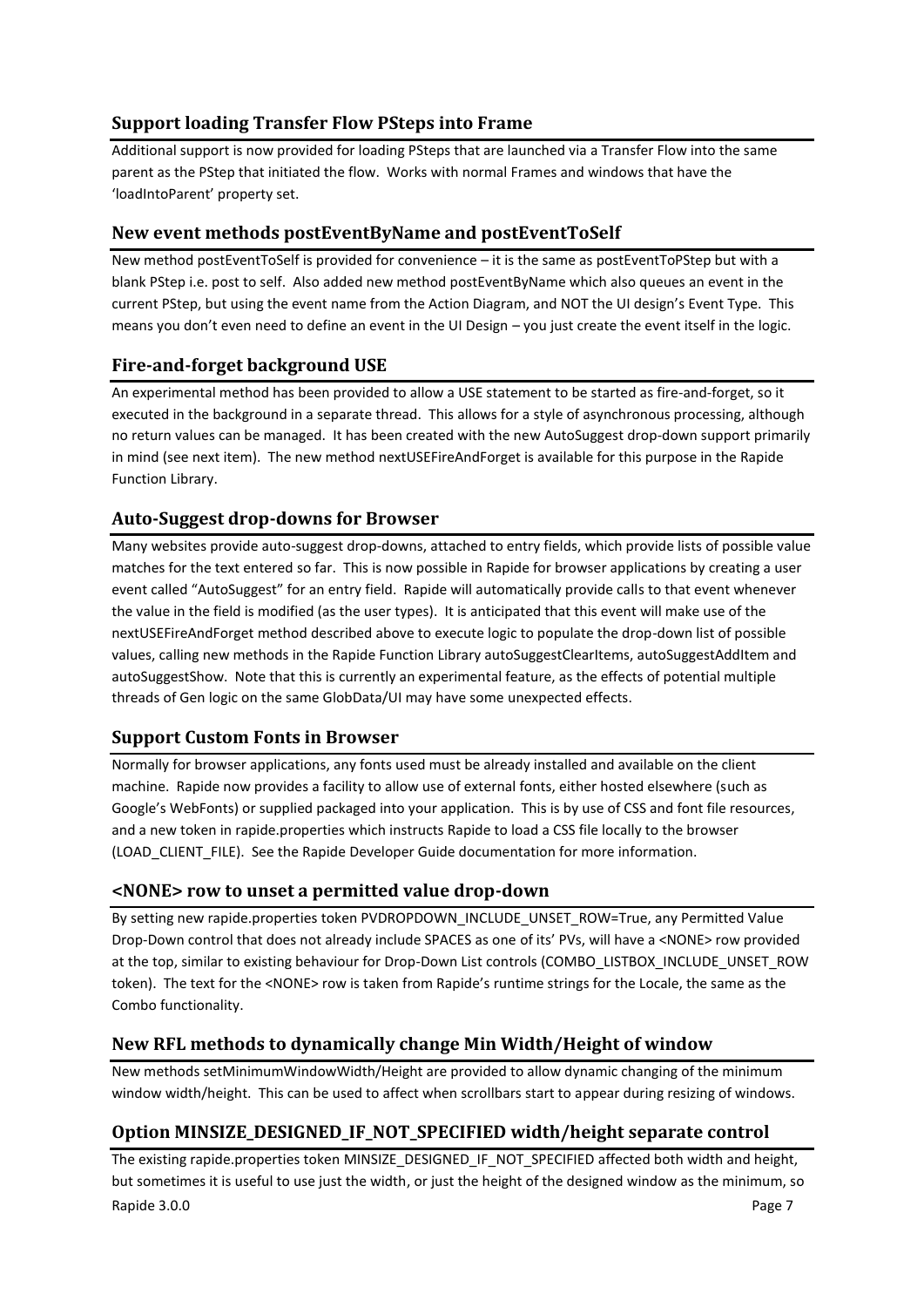2 alternative tokens are now provided MINWIDTH\_DESIGNED\_IF\_NOT\_SPECIFIED and MINHEIGHT\_DESIGNED\_IF\_NOT\_SPECIFIED. The original token MINSIZE\_DESIGNED\_IF\_NOT\_SPECIFIED should be set to False or commented out in order to use these alternative tokens.

## <span id="page-7-0"></span>**Auto-width listbox columns to proportionally fit space available**

A new rapide.properties token LISTBOX\_AUTO\_WIDTH can be set to True, which will automatically fill the available width of a listbox proportionally with its' columns, if the listbox is wider than the total width of the columns. This applies to all listboxes, not just those with no column headers.

## <span id="page-7-1"></span>**Blockmode conversion selection character override**

By default, repeating group views translated into listboxes by the blockmode conversion utility will have their selection character set to '\*', the same as a normal Gen GUI window. A new token BLOCKMODE\_SELECT\_CHAR may be defined to override this character, as it is common to use 'S' (for example) as the selection character in blockmode design.

## <span id="page-7-2"></span>**Z Order for fields can be defined**

The Z Order of a field can now be defined in the Rapide Designer to be TOP or BOTTOM, similar to existing functionality for pictures and literals.

## <span id="page-7-3"></span>**Start Protected option for controls**

Any editable singleton control may not be specified as 'Start Protected' which is equivalent to using a MAKE PROTECTED statement on that attribute on initial display of the window.

For SCREENs converted to Rapide, any field defined as Protected in the screen's design will automatically now have the 'start protected' property switched on. When using the 'Clear Make' option (should be default for block-mode conversion), the 'Start Protected' property will be reapplied for every execution of the PStep's logic, which is consistent behaviour with Gen's block-mode runtime.

This enhancement has also affected the RAPSVSPP source code post-processor. Source code will need to be recompiled using the updated post-processor.

## <span id="page-7-4"></span>**ScrollTop and ScrollBottom support**

Rapide now supports ScrollTop and ScrollBottom events on standard listboxes and trees on all DESKTOP and BROWSER.

#### <span id="page-7-5"></span>**Enter key with no default button**

When there is no Default Button on a window design, the ENTER key will normally do nothing. This behaviour can be overridden with a new rapide.properties token ENTER\_NO\_DEFAULT\_BUTTON\_ACTION which will cause the PStep logic to be executed if set, with the COMMAND set to the value defined by this token. Special value <CURRENT> will allow the COMMAND value to be taken from a COMMAND field (for block-mode converted designs), and a special value of <SPACES> will blank the COMMAND before execution of the PStep logic. This is designed primarily for applications converted from block-mode designs.

#### <span id="page-7-6"></span>**Minor performance enhancement**

A general change has been applied to many areas of the Rapide runtime, relating to string handling for logging, which improves performance slightly.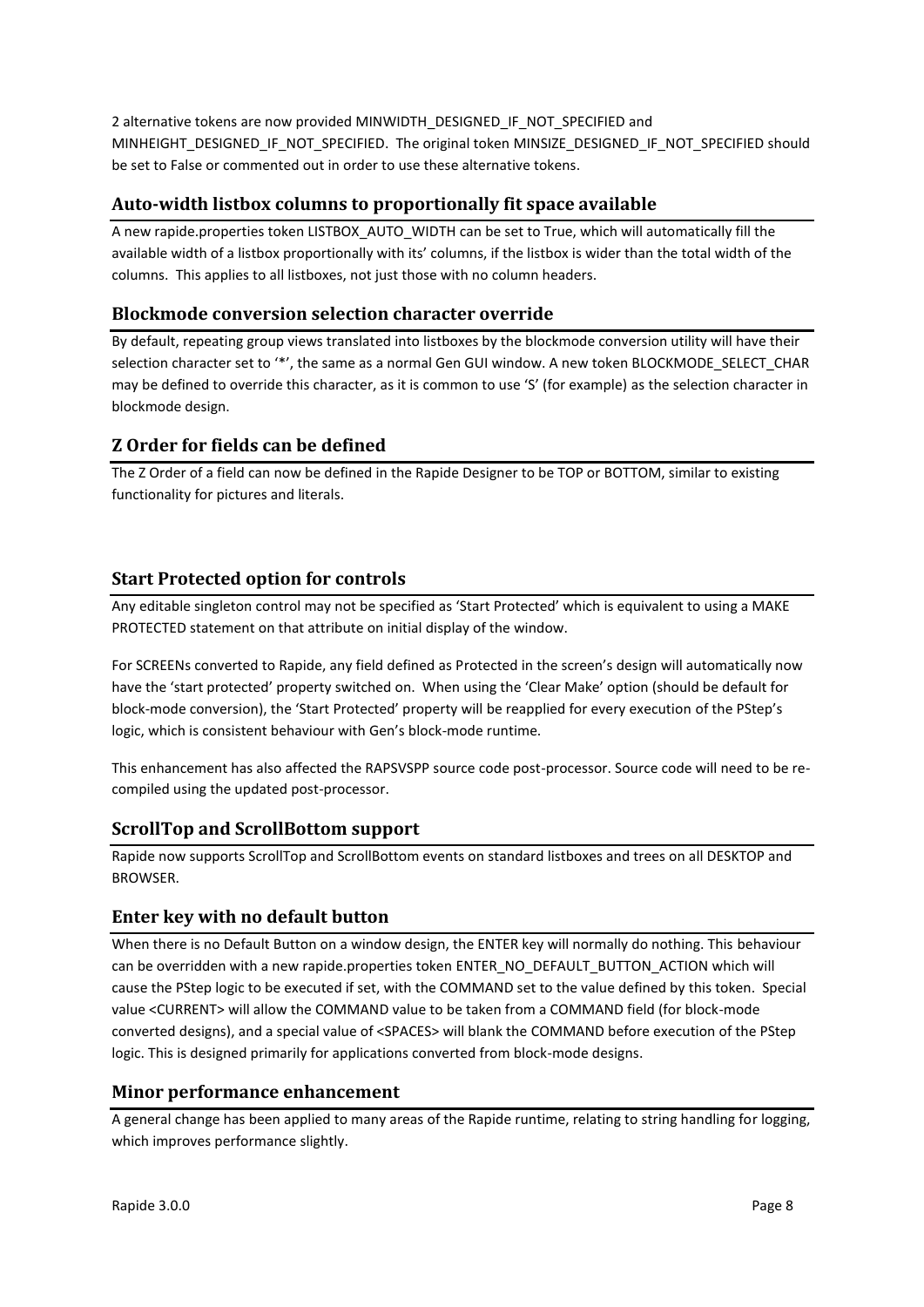## <span id="page-8-0"></span>**<NONE> row to unset a permitted value drop-down – enhanced further**

The token PVDROPDOWN\_INCLUDE\_UNSET\_ROW=True in rapide.properties has been further enhanced to provide an option that works similarly to WebGen. By setting to 'W' (or WebGen), any permitted value dropdown control that uses an attribute that does not have a 'default' value defined in the attribute definition, will include a <NONE> row. This could of course result in having 2 rows that relate to a value of ' ', but that's how WebGen works. It is recommended to use the True value instead, which adds a <NONE> row only if there is no other included value of ' ' in the control's definition.

## <span id="page-8-1"></span>**FileSelector Extensions parameter**

The client file selector method now comes in an alternative form with an extra argument for taking a list of file extensions for the dialog to present. This will work with DESKTOP targets only, as it requires the RAP runtime to be upgraded to a future version (3.2), which will happen with the next Rapide major release.

## <span id="page-8-2"></span>**Listbox auto-check option**

Any listbox may now be defined as Checkable, even where the first designed column is also an overlay (was previously a restriction). In addition, where the listbox contains overlay controls, the checkbox for the row can be automatically switched on (RAPIDE.ROW\_CHECKED view = "Y") whenever a cell value is changed or entered, including in an auto-new row. The group view must contain either a RAPIDE.ROW\_CHECKED attribute or a RAPIDE\_ROW\_CHECKED attribute in any entity view.

## <span id="page-8-3"></span>**Window/Dialog Transparency**

For BROWSER, a transparency can be specified for a whole window/dialog in the Designer.

## <span id="page-8-4"></span>**Window/Dialog No Title Bar**

A window/dialog can be specified with no title bar in the Designer – ignored for full-screen windows/dialogs.

## <span id="page-8-5"></span>**Fields and Prompts Vertical Alignment**

By default, all entry fields and their prompts are vertically aligned to the top of the control's rectangle, which is consistent with Gen's behaviour. A new Designer property can be defined for fields and their prompts independently to specify bottom or middle vertical alignment instead.

Alternatively, new rapide.properties tokens VERT\_ALIGN\_FIELDS and VERT\_ALIGN\_PROMPTS may be used to define the default behaviour of vertical alignment to BOTTOM or CENTRE if the individual control does not explicitly define alignment.

## <span id="page-8-6"></span>**RAP MakeData support in modified block-mode conversions**

When a block-mode pstep is converted into client and server co-operative psteps, initially there will only be a single pstepUSE to the new co-op server, but if the client pstep logic is enhanced later to include calls to other server psteps, then Rapide MakeData and NextTran support populated from the original server will only support one server pstep – which one is unpredictable. Therefore, this MakeData and NextTran support has been enhanced to support pstepUSEs to multiple co-op servers, with the restriction that if the same server is used in multiple pstepUSEs, then entire export view mapping is identical in every call. A regeneration of the Rapide GUI XML for any such client psteps is required for any psteps that pstepUSE multiple servers.

## <span id="page-8-7"></span>**Override all Date Edit Patterns**

A new rapide.properties token, EDPAT\_DATE\_OVERRIDE, may be set as an override to be used for all date edit patterns in listboxes and standard date entry fields. This will not affect Date/Time pickers or Calendar controls, which always take their edit pattern from the Locale. A special value of 'LOCALE' may be used for the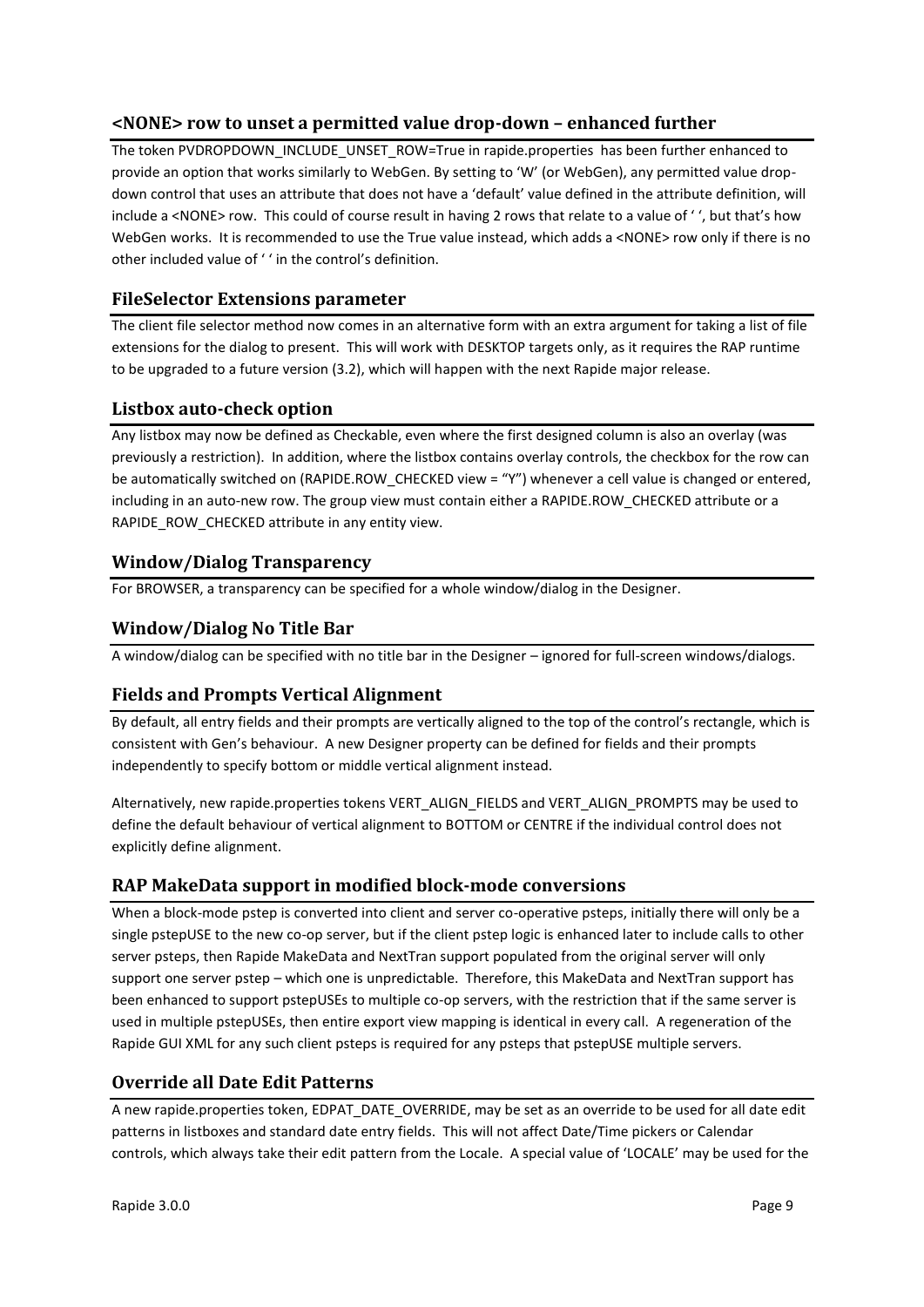token which will deduce the edit pattern to use from the current Locale, meaning that all date fields/ columns will use the same format as Date pickers etc.

## <span id="page-9-0"></span>**Customise colour of auto-new-row cells**

When using the auto-new-row option in listboxes, the cells for the new row are by default a medium grey (192,192,192 RGB). This colour can now be overridden with a new rapide.properties token NEW\_ROW\_CELL\_COLOUR.

## <span id="page-9-1"></span>**New UserExit to validate NEXTTRAN permission**

A new exit method in UserExits is available called determineIfNextTranAllowed, which allows you to prevent access to specific PSteps when triggered by a NEXTTRAN request. The member name of the requested PStep is provided to the method.

## <span id="page-9-2"></span>**Clearable Date Entry Fields**

Standard date entry fields can now be enhanced with a 'clear date' button, which appears as a small 'X' on the right side of the control. Clicking on this will cause the value in the date entry field to be set to a 'zero' date i.e. "0001-01-01". This enhancement is enabled by setting a new rapide.properties token DATE\_ENTRY\_FIELDS\_CLEARABLE=True (default is False). Setting to True will cause ALL date entry fields to get the new feature. This does not affect Date picker or Calendar controls.

## <span id="page-9-3"></span>**Provided alternative small checkbox images for browser theme**

Rapide's default images for checkbox controls are quite large in comparison to Gen's C/GUI/WINDOWS runtime. Alternative smaller checkbox images are supplied in the CSS resources, which you may point the theme CSS to if you prefer.

## <span id="page-9-4"></span>**Mechanism to intercept browser keys**

Some browser shortcuts may be undesirable in a Rapide application, so a new mechanism is provided to allow trapping and intercepting of specified keys, such as F5 Refresh. Various actions are possible when intercepted including ignore, process as an application accelerator key, run pstep logic with a specified command, or trigger a UI event. This feature is defined by adding BROWSER\_INTERCEPT\_KEY tokens to the rapide.properties file – see the documentation for more information.

## <span id="page-9-5"></span>**Minimum size for checkbox control**

To support UI designs where checkboxes have been designed too small to fit the checkbox itself into, an minimum pixel width and height may be specified in rapide.properties with new tokens CHECKBOX\_MIN\_WIDTH and CHECKBOX\_MIN\_HEIGHT.

## <span id="page-9-6"></span>**Use Edit Pattern as Hint for Date/Time/Timestamp fields**

New token USE\_EDPAT\_AS\_FIELD\_HINTS=True to have the edit pattern of date, time and timestamp fields used as the Hint.

## <span id="page-9-7"></span>**RAP Make Data support to tolerate imperfect view matching**

MAKE DATA mapping from server back into the client is now tolerant of views not matching perfectly – it will match based on view names, so any additional attributes in the client's views will not cause the MAKE DATA to be thrown away.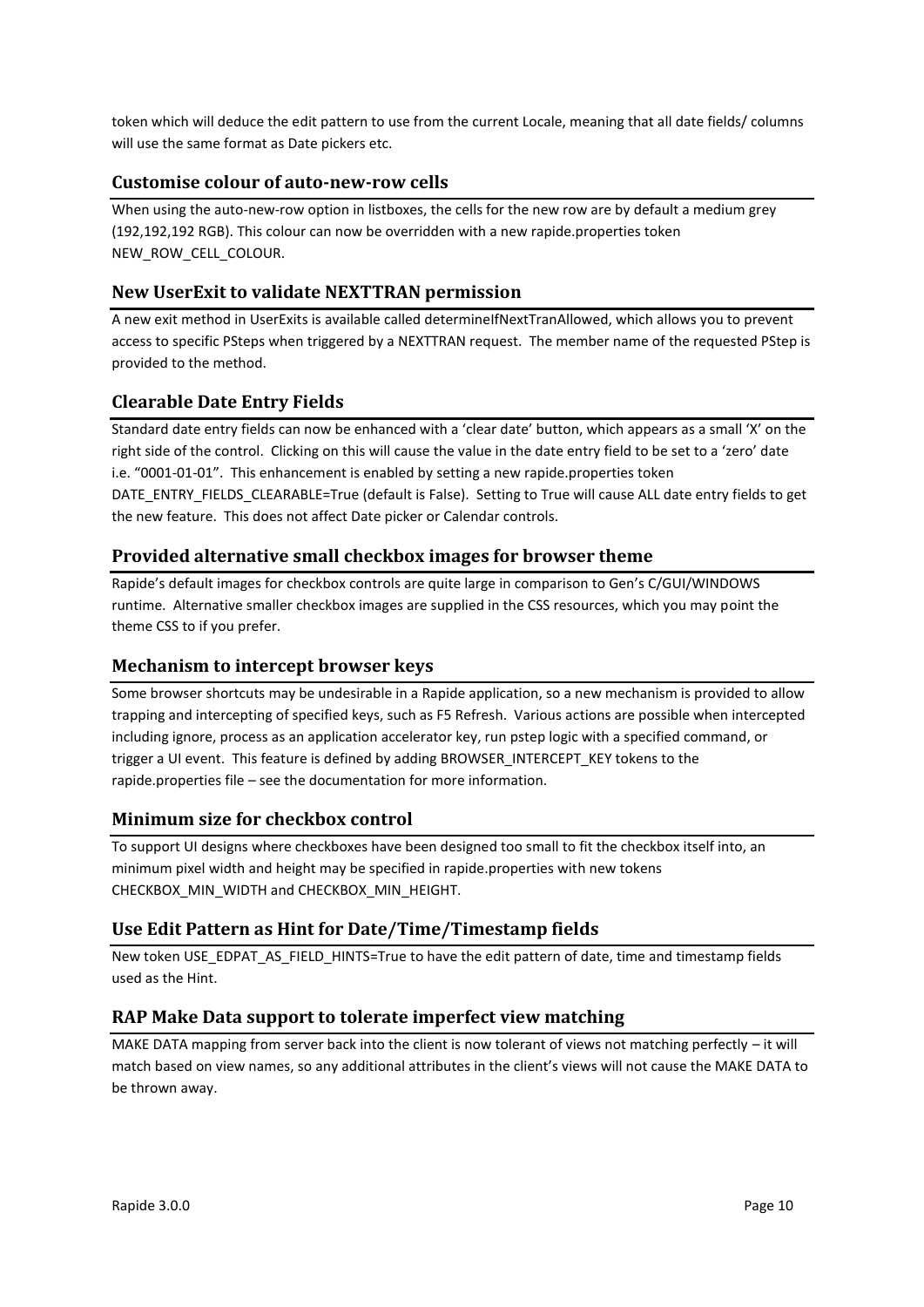## <span id="page-10-0"></span>**Option to give mandatory import field mandatory indicator**

The Rapide Mandatory indicator can be applied automatically to any control where the import view attribute is defined as mandatory. To do this, set new rapide.properties token MAND\_IMPORT\_AUTO\_MAND=True. This gives some level of consistency with block-mode applications.

## <span id="page-10-1"></span>**Mandatory fields to prevent execution**

A new rapide.properties token PREVENT\_LOGIC\_WHEN\_MAND\_INCOMPLETE=True will prevent any PAD logic (and certain other event types, such as flows) from executing until all fields marked as Mandatory are filled. This is consistent behaviour with block-mode applications. When execution is attempted, and there are incomplete Mandatory fields, a pop-up message box is displayed to tell the user.

## <span id="page-10-2"></span>**Tab into listbox entry field will auto-select whole of current value**

When you tab the cursor into a listbox entry field (overlay control), previous it would place the caret at the end of the current value, which was inconsistent with tabbing into a normal entry field where the whole of the current value would be highlighted. Listbox entry field highlighting is now the same as normal entry fields. Note that this does not apply to MOBILE targets, where the cursor always goes at the end, with no highlighting.

## <span id="page-10-3"></span>**Override default numeric edit pattern for block-mode behaviour**

By default, where a numeric field does not specify an edit pattern explicitly, Gen GUI (and Rapide) will default to ZZZZZZZ9 style edit patterns. Block-mode's default is all 9s and no Zs, so to get this behaviour a new token is provided in rapide.properties EDPAT\_DEFNUM\_9\_NOT\_Z=True.

## <span id="page-10-4"></span>**Designer Filter Keep Structure**

When using the Rapide Designer Filter in search mode, a new checkbox allows you to keep the pstep/window/control structure so that you can identify the parent for a displayed windw/control.

## <span id="page-10-5"></span>**Mandatory fields to prevent execution – exclude event from check**

The rapide.properties token PREVENT\_LOGIC\_WHEN\_MAND\_INCOMPLETE=True will prevent any PAD logic from executing until all fields marked as Mandatory are filled. When execution is attempted, and there are incomplete Mandatory fields, a pop-up message box is displayed to tell the user. Individual events may now be marked so that this check is not performed for them, so their logic will be executed regardless of mandatory fields being filled or not.

## <span id="page-10-6"></span>**setBitmap method to support Windows/Dialogs**

Previously, Rapide's setBitmap method only supported changing the bitmap of a control. Now you can pass in simply the name of the window and this will change the background bitmap of the window/dialogbox itself.

## <span id="page-10-7"></span>**USE\_EDPAT\_AS\_FIELD\_HINTS for Time fields and Overlays**

The rapide.properties token USE\_EDPAT\_AS\_FIELD\_HINTS=True was only previously being applied for single field Date attributes. It now applies to Time and Timestamp fields, as well as overlay fields of the same types in a listbox.

## <span id="page-10-8"></span>**Designer P-Step Filter**

A new filter field has been added to the Designer to filter the list based on procedure step name.

## <span id="page-10-9"></span>**EDPAT\_DATE\_OVERRIDE specify edit patterns to apply to**

Rapide 3.0.0 Page 11 EDPAT\_DATE\_OVERRIDE was previously added to cause ALL date fields to take on a specific edit pattern – usually based on the LOCALE of the running system. However, in some fields it may be preferable to continue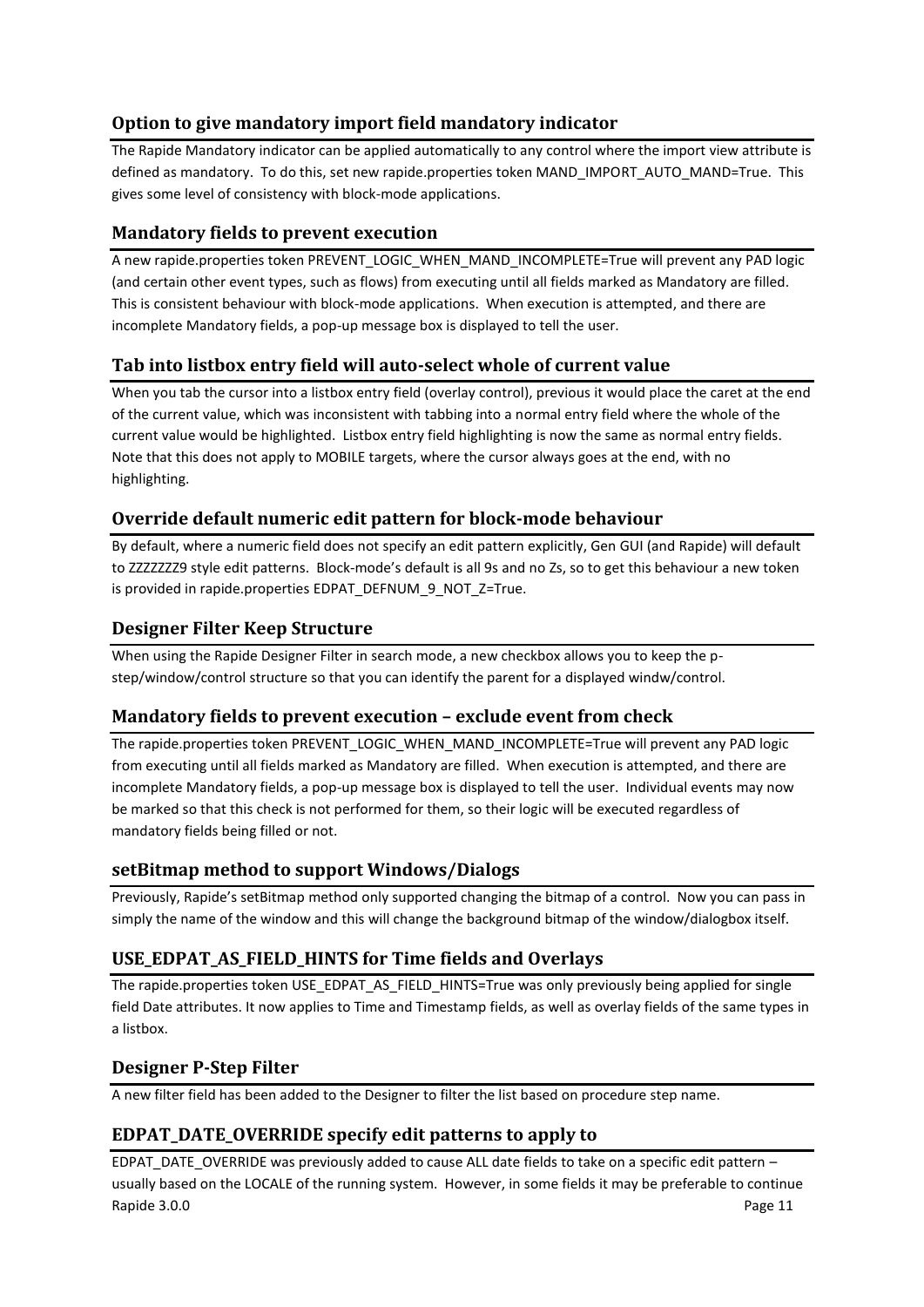using the override edit pattern specified in the model instead. A new token EDPAT\_DATE\_OVERRIDE\_CASES is now provided where you can list the edit patterns that will be overridden. If a date field uses an edit pattern NOT specified in this list, then it will use the edit patterns as defined in the model. The list is separated by semi-colons, an example provided in rapide.properties (commented by default).

## <span id="page-11-0"></span>**NEXTTRAN invalid – new popup**

Previously, if a NEXTTRAN value specified an unknown TRANCODE, a console message would be logged, but nothing would be visible to the end user. A pop-up messagebox will now appear to inform the user of their mistake. Strings for the popup's title and text are provide in the standard translation properties file.

## <span id="page-11-1"></span>**Block Mode Re-transformation of Edit Patterns**

A new option in the Rapide Designer is available to re-transform field edit patterns from the block mode screen field equivalents.

## <span id="page-11-2"></span>**Client-Side Auto-Tab for Browser**

A new JavaScript-based auto-tab listener is now used by default on BROWSER to support auto-tab when an entry field is completed. This is much faster than Java-side (in AppServer) which caused a lag between completing the field and typing in the next field (meant that some typed characters were often lost). All previous functionality, including Changed events on the fields should still work, but this new feature is partly experimental still, so if problems are encountered, it can be deactivated by setting rapide.properties token BROWSER\_AUTOTBA\_IN\_JS=False.

## <span id="page-11-3"></span>**NEXTTRAN with Clear Screen Input**

Clear Screen Input is now partially supported with NEXTTRAN – passing the input into COMMAND.

## <span id="page-11-4"></span>**New control type – Listboxes displayed as Dynamic Menus for browser**

Rapide listboxes can now be enhanced to render as Dynamic Menus for BROWSER targets, using the same structure and data views as for trees.

## <span id="page-11-5"></span>**Field with MarkUp supports content from file**

A field that is enhanced with MarkUp (BROWSER only) now supports loading the HTML content from a physical file by prefixing the field value with "[FILE]" and specifying the fully-qualified location, including as resources shipped within the application

## <span id="page-11-6"></span>**NEXTTRAN with Clear Screen Input**

Clear Screen Input now fully supports NEXTTRAN – passing the input according to the target PStep's Clear Screen Input, if defined.

## <span id="page-11-7"></span>**Select & Copy of listbox data**

By default, listbox data is not selectable, so you cannot highlight the value in a cell and copy-to-clipboard, for example. The "Open as Report" feature is available to present the entire listbox content in HTML, but for listboxes with many rows it can be hard to then locate the specific data you want.

Therefore a new option, enabled with a rapide.properties token ENABLE\_CELL\_SELECTION=True is now provided which will automatically enhance every table/tree so that a  $2^{nd}$  click on a cell in a row that is already selected will result in a popup of the cell, preselected so you can copy-to-clipboard: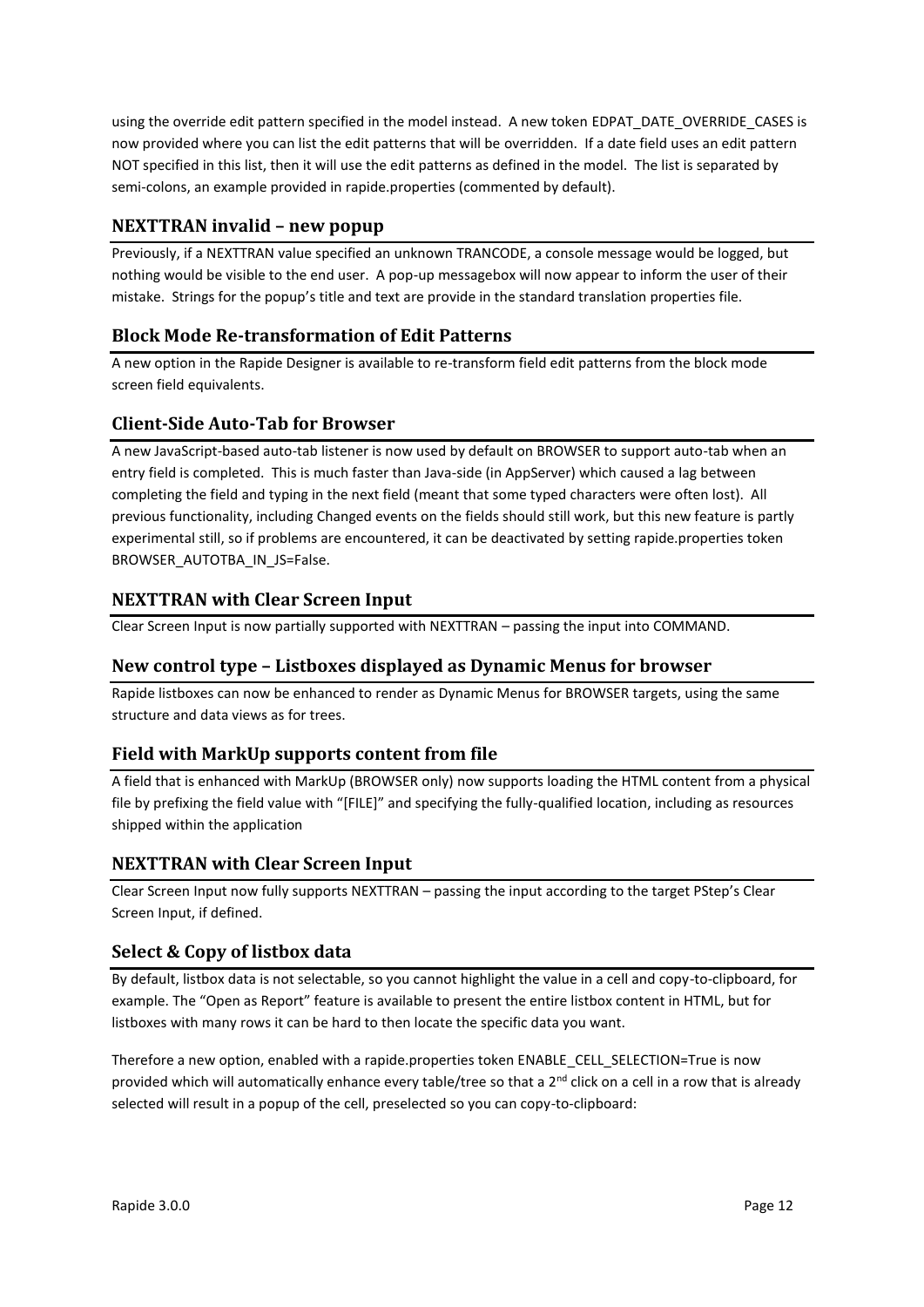| 11418 | Implement RP 5027 message            | Scheduled                                                        | <b>TET</b><br><b>DPANAHY</b> | Enhancement             |
|-------|--------------------------------------|------------------------------------------------------------------|------------------------------|-------------------------|
| 11417 | Implement RP 5027 message            | Scheduled                                                        | <b>TFT</b><br><b>DPANAHY</b> |                         |
| 11409 | VerifIEr 8.7                         | In Progress                                                      | <b>DPANAHY</b><br><b>IET</b> | <b>Co</b> Responsibi    |
| 11408 | genIE functions for Studio Developer |                                                                  | <b>DDAMAIN</b>               |                         |
| 11406 | Rapide GuardIEn generation 8         | Copy                                                             |                              | $Ctrl + C$<br>П         |
| 11405 | Studio Developer 8.7                 | ట్ట్<br>Search Google for "genIE functions for Studio Developer" |                              |                         |
| 11404 | Split PStep include PKG Defau        |                                                                  |                              | I                       |
| 11403 | Split PStep include PKG Defau        | Print                                                            |                              | $Ctrl + P$              |
| 11401 | R87 Sync I with Studio               |                                                                  |                              | b<br>$Ctrl + Shift + I$ |
| 11399 | Release 8.7 Key and Dialog V         | Inspect                                                          |                              |                         |
| 11397 | Release 8.7 Setup                    | Scheduled                                                        | <b>IET</b><br><b>DPANAHY</b> |                         |
| 11396 | Web CR 8.6.5                         | Scheduled                                                        | <b>IET</b><br><b>DPANAHY</b> |                         |
|       |                                      |                                                                  |                              |                         |

While the cell popup value is visible, nothing else can be done in the application. Clicking outside the value, or pressing Escape will remove it and return to normal operation again.

Individual listboxes may override the token with a new property in the Designer.

#### <span id="page-12-0"></span>**Block Mode Transformation – custom video properties**

A new option for Screen to GUI Transformation and re-Transformation enables you to set a GUI control's custom foreground colour based off the screen field's video property, either as a custom video property or custom theme name.

#### <span id="page-12-1"></span>**Block Mode Transformation – custom edit patterns**

If a screen field uses a default edit pattern but the field length specified in the screen design is not the same as the attribute length, i.e. the screen design truncates the attribute, on transformation to a GUI widget, a custom edit pattern is defined with the same length as the screen field length. This only applies to text and numeric fields.

#### <span id="page-12-2"></span>**Provide override auto-fit column width option for individual list boxes**

The existing rapide.properties LISTBOX\_AUTO\_WIDTH token affects all horizontally-scrolling listboxes, causing the columns to be proportionally resized in width to fit the available width of the listbox. A new property is provided on individual listbox controls to allow override of this aspect.

#### <span id="page-12-3"></span>**Auto-Height/Width for containers in Browser**

It is expected that most applications in BROWSER targets will design windows to specific sizes which will either fit full-screen into the browser, or apply minimum design widths/heights.

However, in traditional web sites, the entire page will often be scrolling (particularly vertically) adjusting automatically to the content of the page. For example, a long list of results will cause the page to be vertically much taller, and therefore the browser's native scrolling is provided.

A similar effect can now be achieved with Rapide applications, but relies on any control with a potentially varying height to auto-adjust itself according to its' content. For example, listboxes or fields with markup. For any such control which may vary in size, the runtime can be left to automatically adjust its' size either horizontally, vertically, or in both directions. The parent container of the control should then also do the same, such as a Frame, or the Window/Dialog box itself. Properties are provided on almost every type of control to allow this.

In addition, the application needs to instruct the browser that it should use native browser scrolling. This is controlled at assemble time by the Rapide assembly process scanning the rapide.properties file for a token called PAGE\_OVERFLOW, and values scrollX, scrollY, or scrollB.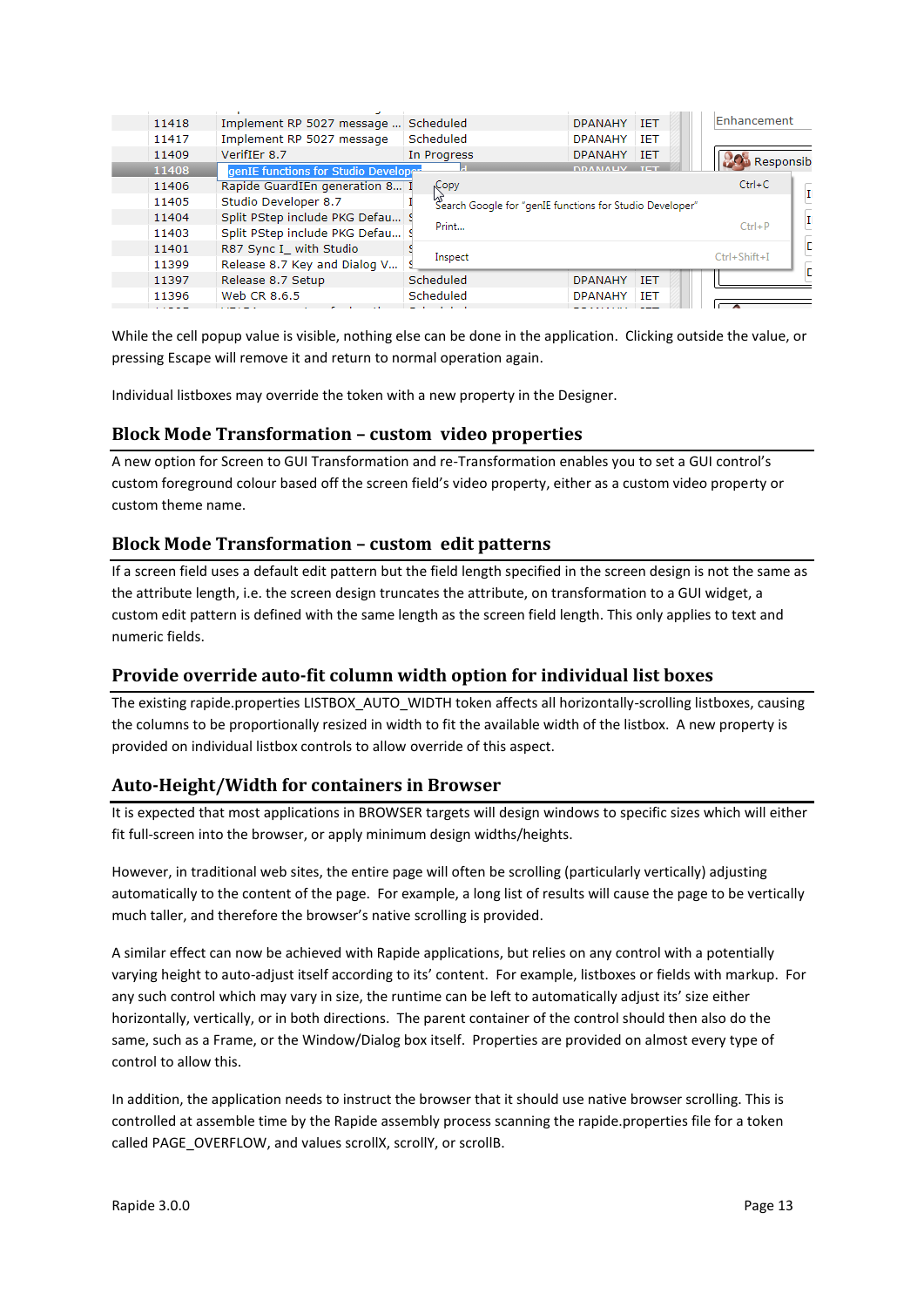## <span id="page-13-0"></span>**Auto-Tab in overlay field of list boxes**

A new rapide.properties token AUTOTAB\_IN\_CELLS is provided which enables AutoTabbing out of overlay fields in listboxes when the maximum number of characters have been typed into them.

Default behaviour is to NOT enable AutoTab on overlay fields. Set to True to enable it.

## <span id="page-13-1"></span>**Auto-Check in Auto-New-Row Listboxes to add new row**

With auto-new-row listboxes, new rows are normally only added when some actual data is typed into an overlay field and focus moves out of that field. However, with a new rapide.properties token AUTO\_CHECK\_AUTO\_ADDS\_ROW=True, new rows are also added when just the auto-check checkbox is switched on.

## <span id="page-13-2"></span>**Permitted value drop-downs implementation as read-only fields or auto-suggest**

A Permitted Value drop-down control may now be implemented as a read-only field (with or without border), or an auto-suggest field. The displayed/entered values will be the prompts (with translation as appropriate), but the values in the view will be the actual permitted values.

#### <span id="page-13-3"></span>**New API methods for processing child psteps and trancodes**

Added new methods to the Rapide Function Library:

- PStepInstanceList = getChildInstancesForPStep(ParentPStepInstance)
- Trancode = getTrancodeForInstanceCLRSCRN(PStepInstance)
- Trancode = getTrancodeForInstanceDLGFLOW(PStepInstance)

#### <span id="page-13-4"></span>**New API methods to retrieve application assembly time**

A new file called assemble\_timestamp.properties is now created by the assembly processes and placed in the root of the application. The Rapide runtime parses this file if it exists to extract the assemble timestamp, which can then be retrieved by application logic using a new Rapide Function Library property assembleTimestamp.

#### <span id="page-13-5"></span>**Change tracking control programmatically**

Where EDGE tracking is defined for a control which is relative to another control, you may now change which control it is relative to on-the-fly with a new API method trackChangeRelativeControl. This is useful if you have a number of 'stacked' controls which are not always visible.

## <span id="page-13-6"></span>**New Position-Tracking option to track relative to centre of window**

When specifying position-tracking of controls, you can now specify that a control is tracked relative to the centre of the window either horizontally, vertically, or both. This is particularly useful for groups of controls whose overall position needs to stay centred in the window, rather than each control being exactly in the centre (thought that can also be achieved with this feature). The new option is specified in the Designer by setting its' relative Horz or Vert as the window centre.

#### <span id="page-13-7"></span>**Disabled overlay controls able to be unprotected by MAKE**

Previously, if an overlay control on a listbox was designed as 'disabled', it always stayed disabled, even if a MAKE UNPROTECTED statement was executed on it. This is now enhanced so that certain types of overlay controls may be unprotected by a MAKE statement, including: fields, checkboxes, pv drop-downs, date pickers and time pickers.